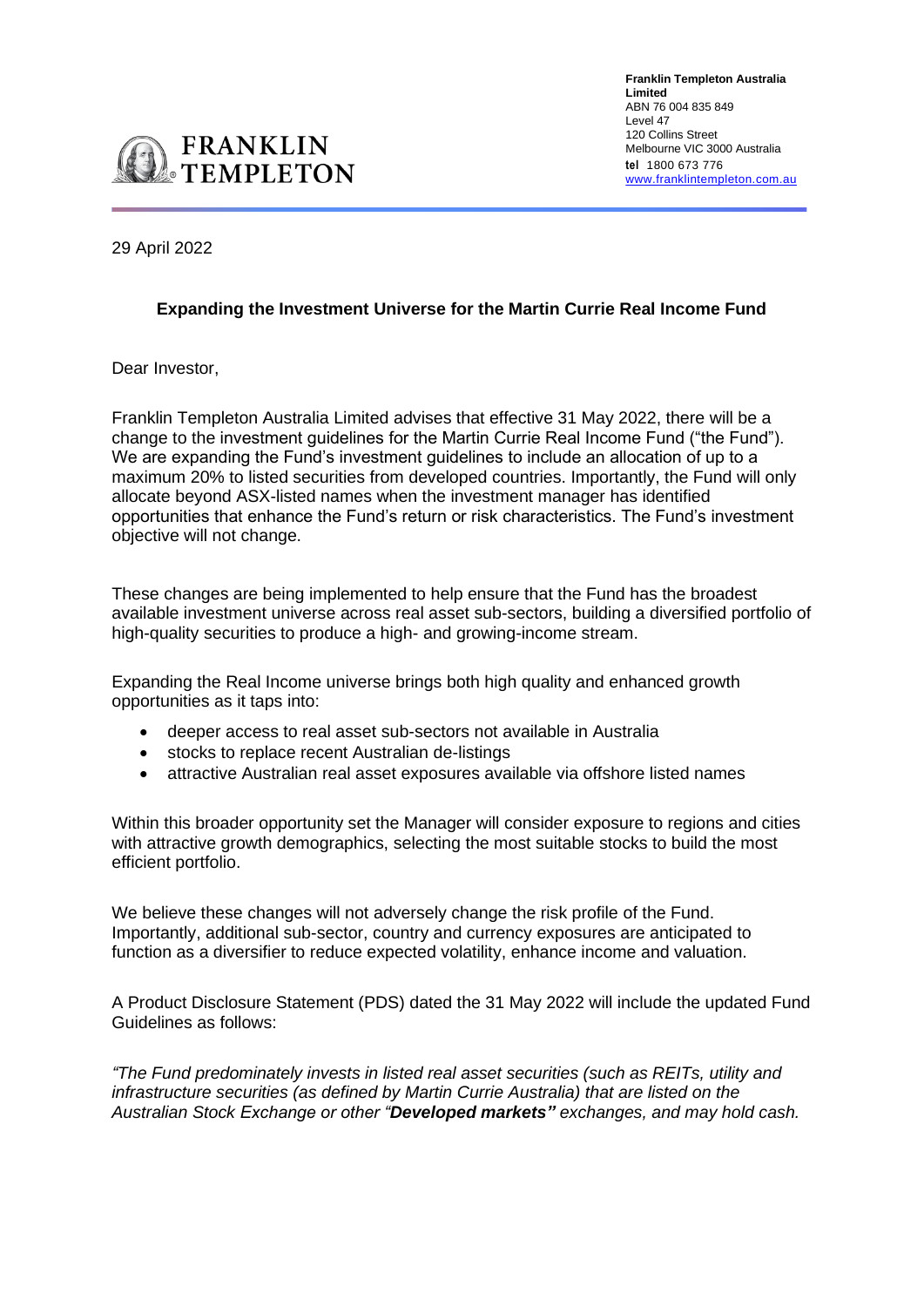*The Fund aims to hold investments so that at the time of purchasing securities:*

- *exposure to individual securities is no more than 9% of the portfolio; and*
- *approximately 35 securities are held.*

*The Fund may invest up to 20% in real asset securities listed on global developed market exchanges.*

*While the maximum holding of cash or cash equivalents is 10%, the Fund is intended to be fully invested in securities at all times with cash being held for liquidity purposes only.*

*The Fund will not invest in securities issued by companies directly involved in:*

- *the production of "Controversial weapons";*
- *the manufacture of tobacco products;*
- *mining or extraction of thermal coal, or extraction of oil from tar sands (subject to a 20% revenue threshold).*
- *the Fund does not use derivatives.*
- *the Fund does not intend to borrow."*

## **Significant Investors Visa (SIV)**

It is important to note that because of these changes, the Fund will no longer be within the Complying Investment Framework as directed by Austrade. As such, from 31 May 2022 the Fund will no longer be appropriate for Significant Investment Visa (SIV) applicants. If these changes impact you, please speak with your financial adviser in the first instance as you may need to take action to ensure compliance with the SIV framework.

If you have any queries regarding the information provided, please contact our Investor Services team on 1800 673 776 or email us at [auclientadmin@franklintempleton.com.](mailto:auclientadmin@franklintempleton.com)

Thank you for investing with us.

Yours Sincerely,

Mat Sund Head of Fund and Investor Services